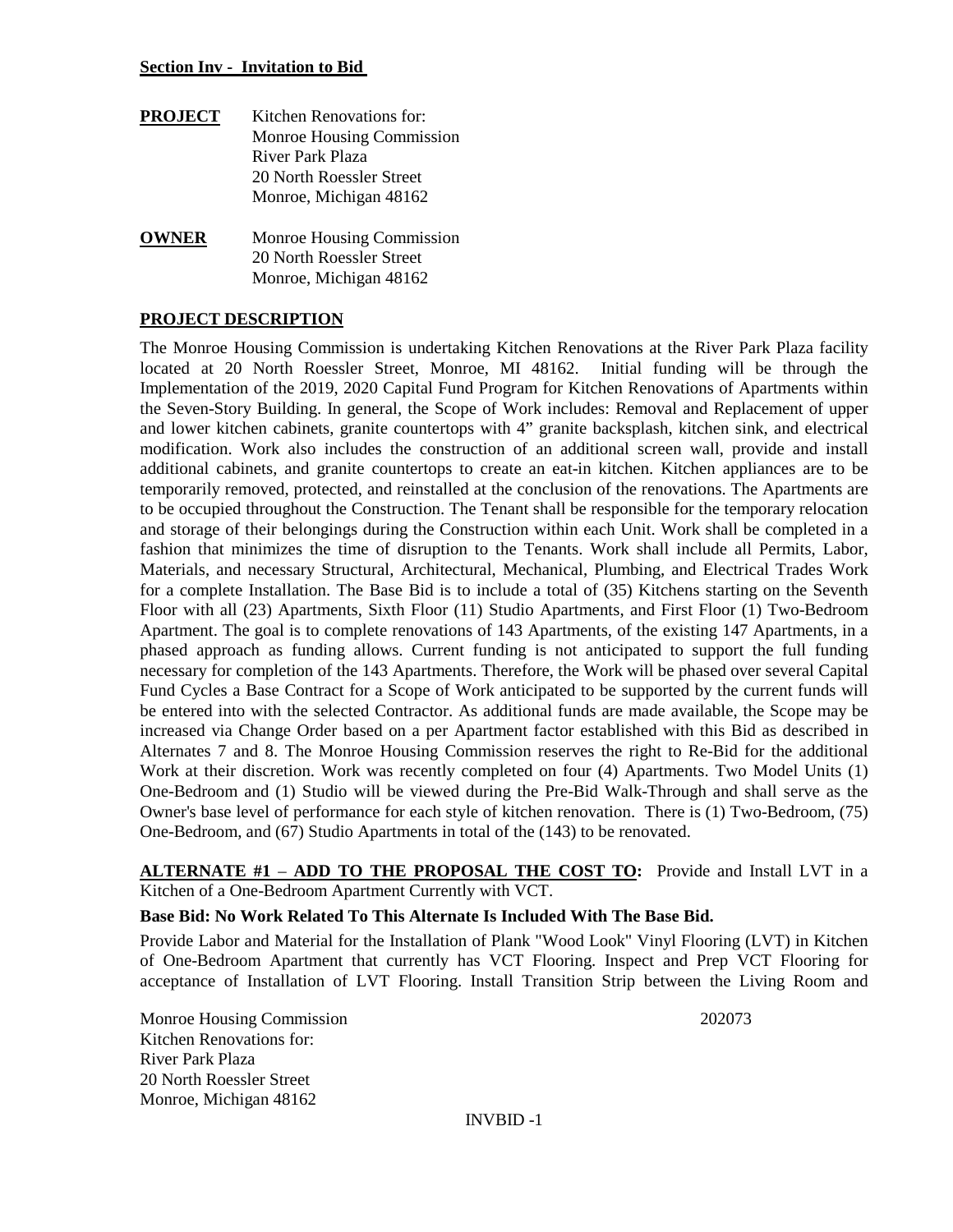Kitchen Finishes for a smooth transition. This Work is intended to be completed while the Kitchen Renovations are taking place.

**ALTERNATE #2** – **ADD TO THE PROPOSAL THE COST TO:** Provide and Install LVT Flooring in Living Room of a One-Bedroom Apartment Currently Finished With Carpet

## **Base Bid: No Work Related To This Alternate Is Included With The Base Bid.**

Provide Labor and Material for the Removal of Carpet Floor Assembly to Sub-Floor. Inspect and Prep Sub-floor for the Installation of Plank "Wood Look" Vinyl Flooring (LVT) in Living Room of One-Bedroom Apartment. Floor Installation shall be limited to the Living Room with Installation of a transition strip between the Bedroom and Living Room finishes for a smooth transition. This Work is intended to be completed while the Kitchen Renovations are taking place.

#### **ALTERNATE #3** – **ADD TO THE PROPOSAL THE COST TO:** Provide and Install LVT Flooring in Living Room of a One-Bedroom Apartment Currently Finished With VCT

## **Base Bid: No Work Related To This Alternate Is Included With The Base Bid.**

Provide Labor and Material for the Installation of Plank "Wood Look" Vinyl Flooring (LVT) in Living Room of One-Bedroom Apartment. Inspect and Prep VCT Flooring for acceptance of Installation of LVT Flooring. Install Transition Strip between the Bedroom and Living Room Finishes for a smooth transition. This Work is intended to be completed while the Kitchen Renovations are taking place.

### **ALTERNATE #4** – **ADD TO THE PROPOSAL THE COST TO:**. Provide and Install LVT Flooring in Kitchen of Studio Apartment Currently with VCT

## **Base Bid: No Work Related To This Alternate Is Included With The Base Bid.**

Provide Labor and Material for the Installation of Plank "Wood Look" Vinyl Flooring (LVT) in Kitchen of Studio Apartment that currently has VCT Flooring. Inspect and Prep VCT Flooring for acceptance of Installation of LVT Flooring. Install Transition Strip between the Living Room and Kitchen Finishes for a smooth transition. This Work is intended to be completed while the Kitchen Renovations are taking place.

**ALTERNATE #5** – **ADD TO THE PROPOSAL THE COST TO:** Provide and Install LVT Flooring in Living Room of a Studio Apartment Currently Finished With Carpet

### **Base Bid: No Work Related To This Alternate Is Included With The Base Bid.**

Provide Labor and Material for the Removal of Carpet Floor Assembly to Sub-Floor. Inspect and Prep Sub-floor for the Installation of Plank "Wood Look" Vinyl Flooring (LVT) in Living Room of Studio Apartment. Floor Installation shall be limited to the Living Room with Installation of a transition strip between the Bedroom and Living Room finishes for a smooth transition. This Work is intended to be completed while the Kitchen Renovations are taking place.

## **ALTERNATE #6** – **ADD TO THE PROPOSAL THE COST TO:** Provide and Install LVT Flooring in Living Room of a Studio Apartment Currently Finished With VCT

### **Base Bid: No Work Related To This Alternate Is Included With The Base Bid.**

Provide Labor and Material for the Installation of Plank "Wood Look" Vinyl Flooring (LVT) in Living Room of Studio Apartment. Inspect and Prep VCT Flooring for acceptance of Installation of LVT Flooring. Install Transition Strip between the Bedroom and Living Room Finishes for a smooth transition. This Work is intended to be completed while the Kitchen Renovations are taking place.

Monroe Housing Commission 202073 Kitchen Renovations for: River Park Plaza 20 North Roessler Street Monroe, Michigan 48162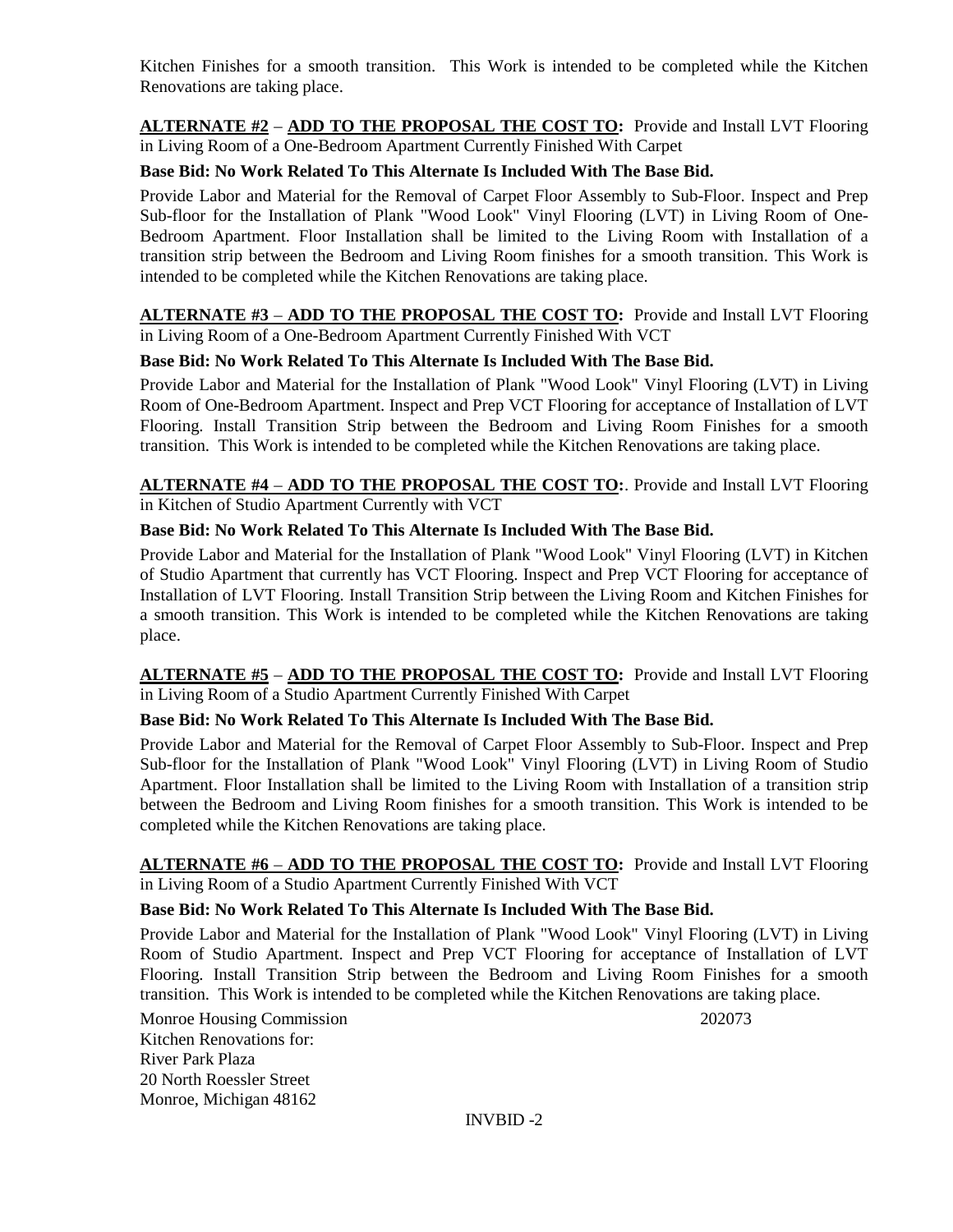**ALTERNATE #7** – **ADDITIONAL WORK: To add a Studio Apartment to the Base Bid Scope**

**Provide Labor And Material for the Kitchen Renovation of a Studio Apartment (Per Apartment Basis) as Described in the Base Bid Scope of Work.**

**ALTERNATE #8 – ADDITIONAL WORK: To add a One-Bedroom Apartment to the Base Bid Scope**

Provide Labor and Material for the Kitchen Renovation of a One-Bedroom Apartment (Per Apartment Basis) as Described in the Base Bid Scope of Work.

**Bidders are encouraged to attend a Pre-Bid Conference ZOOM Meeting scheduled for 10:00 AM, Wednesday, April 14, 2021 ID: 825 9087 1110 Passcode: 715449 and In Person Walk-Through conducted by the Architect on Thursday, April 15, 2021 at 10:00 AM to be held at River Park Plaza, 20 N. Roessler Street, Monroe, MI 48162 to gain a better understanding and extent of the overall project scope.** Bidders are required by the Instructions to Bidders to visit the River Park Plaza site. The site is available for inspection 10:00 AM Thursday April 15, 2021 and, by appointment from April 16<sup>th</sup> through Thursday, April 29, 2021 Monday through Thursday between the hours of 10:00 AM and 3:30 PM. Appointments can be made by calling the Monroe Housing Commission (734) 242-5880. A sign in sheet will be available at the site.

# **MISCELLANEOUS PROJECT INFORMATION**

All questions, in written form, shall be directed to the office of the Architect, James S. Jacobs Architects, 25 Washington Street, Monroe, Michigan 48161. Phone: (734) 241-7933.

> Email: Jeanette Marrs, Project Manager [jeanettem@jsjacobsarch.com.](mailto:jeanettem@jsjacobsarch.com) Cc: [jimj@jsjacobsarch.com](mailto:jimj@jsjacobsarch.com) and [valj@jsjacobsarch.com](mailto:valj@jsjacobsarch.com)

**RFI'S & BID CONTRACT QUESTIONS:** Bidders are encouraged to submit questions to the Architect no later than Friday, April 30, 2021.

# **CONTRACT DOCUMENTS**

Contract Documents will be made available on the Monroe Housing Commission website at [www.monroehousing.org/contracts/](http://www.monroehousing.org/contracts/) on Friday, April 9, 2021 for potential bidders. Documents will be available for review at the office of the Architect; James S. Jacobs Architects, PLLC, 25 Washington Street, Monroe, Michigan 48161, (734) 241-7933

**BID BOND** – Each proposal submitted must be accompanied by a bond from a Surety Company, in an amount not less than five (5%) percent of proposal amount. No other Bid Security will be accepted.

**PERFORMANCE BOND** – Each successful bidder will be required to furnish a performance bond and labor and materials payment bond equal to one hundred (100%) percent of the contract including accepted alternates, if any, and in accordance with the contract conditions. Premium for bonds shall be included in the base bid.

**WAGE RATES** - The rates of wages and fringe benefits to be paid to each class by the bidder, shall be not less than the wage and fringe benefit rates in accordance with Davis Bacon Wage Determination prevailing in the locality in which the work is to be performed and they must reflect the State of Michigan, Monroe County prevailing wage rates and fringe benefits.

Monroe Housing Commission 202073 Kitchen Renovations for: River Park Plaza 20 North Roessler Street Monroe, Michigan 48162

INVBID -3